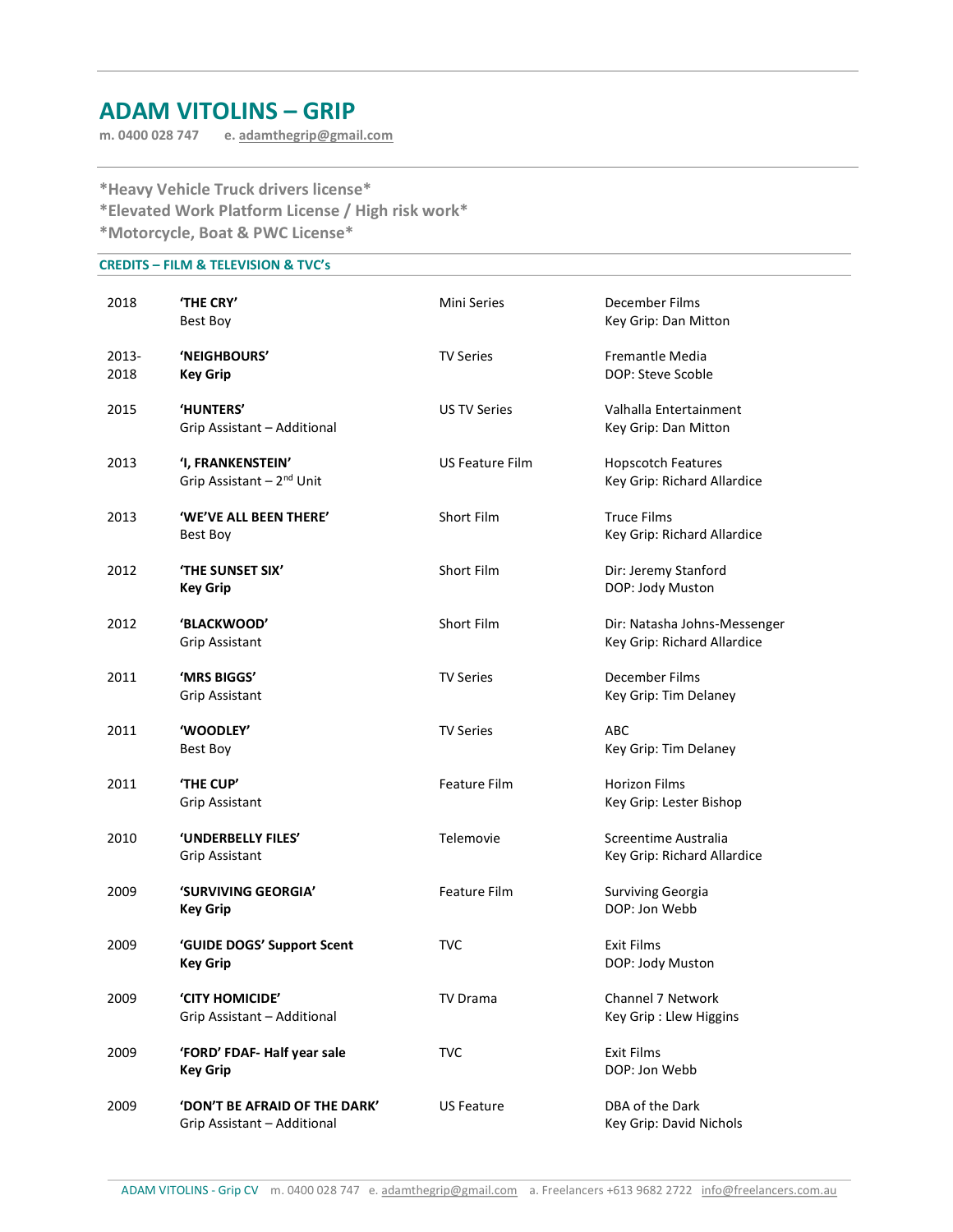| 2009 | 'KINGS OF MYKONOS'<br>Grip Assistant - Melbourne    | <b>Feature Film</b>    | Wog Boy 2 - Kings of Mykonos<br>Key Grip: Richard Allardice             |
|------|-----------------------------------------------------|------------------------|-------------------------------------------------------------------------|
| 2009 | 'ME - Bank' TVC<br><b>Grip Assistant</b>            | <b>TVC</b>             | Renegade Films<br>Key Grip: Richard Allardice                           |
| 2009 | <b>RUSH Series 2</b><br>Grip Assistant - Additional | <b>TV Drama</b>        | Southern Star Productions<br>2 <sup>nd</sup> Unit Key Grip: Tim Delaney |
| 2009 | VB Legacy - Anzac Day<br>Key Grip                   | TVC - Short Film       | <b>Exit Films</b><br>DOP: Andrew McLeod                                 |
| 2009 | 'QANTAS'<br>Grip Assistant - Knuckle Boom           | <b>TVC</b>             | Plush Films<br>Key Grip: Robbie Hansford                                |
| 2008 | 'CHARLIE & BOOTS'<br>Grip Assistant - Warrnambool   | <b>Feature Film</b>    | Charlie & Boots Production Pty<br>Key Grip: Richard Allardice           |
| 2008 | <b>RUSH Series 1</b><br>Grip Assistant              | TV Drama               | Southern Star Productions<br>Key Grip: Richard Allardice                |
| 2008 | 'THE PACIFIC'<br>Grip Assistant - Additional        | US Mini-series 10 part | HBO/First Division Prod Pty Ltd<br>Key Grip: Toby Copping               |
| 2007 | 'THE PACIFIC'<br>Set Builder                        | US Mini-series 10 part | HBO/First Division Prod Pty Ltd<br>Const. Manager: Dom Snow             |
| 2007 | <b>'PREY'</b><br>Grip Assistant                     | <b>Feature Film</b>    | <b>Anant Singh Productions</b><br>Key Grip: Tim Delaney                 |
| 2007 | 'KLEENEX'<br>Grip Assistant                         | <b>TVC</b>             | <b>Exit Films</b><br>Key Grip: Richard Turton                           |
| 2007 | 'NAB-CHOICES'<br>Grip Assistant                     | <b>TVC</b>             | <b>Exit Films</b><br>Key Grip: Richard Turton                           |
| 2007 | 'SPECIAL K'<br><b>Grip Assistant</b>                | <b>TVC</b>             | <b>Exit Films</b><br>Key Grip: Richard Turton                           |
| 2006 | 'ADVANTAGE SATAN'<br><b>Grip Assistant</b>          | Short Film             | Plus Films<br>Key Grip: Tim Delaney                                     |
| 2006 | 'SPECIAL K'<br>Grip Assistant                       | <b>TVC</b>             | <b>Exit Films</b><br>Key Grip: Richard Turton                           |
| 2006 | 'U2 - VERTIGO'<br>Camera/Grip Assistant             | Imax/3D Feature Film   | 3Ality                                                                  |
| 2006 | 'WHERE THE WILD THINGS ARE'<br>Set Builder          | <b>US Feature Film</b> | Warner Bros/Maurice Int.<br>Const. Manager: Sean Ahern                  |
| 2006 | 'VICTORIAN TOURISM - LABYRINTH'<br>Grip Assistant   | <b>TVC</b>             | <b>Exit Films</b><br>Key Grip: Glen Arrowsmith                          |
| 2006 | 'BRIDGESTONE-GOLFER'<br>Grip Assistant              | <b>TVC</b>             | Jasper Drake Prod<br>Key Grip: Kent Santilla                            |
| 2006 | 'AMF - LET'S ROLL'<br>Grip Assistant                | <b>TVC</b>             | <b>Brendan Williams Films</b><br>Key Grip: Kent Santilla                |
| 2005 | 'SYDNEY INT. MOTOR SHOW'<br>Set Builder             | Exhibition             | Bentley/EFS                                                             |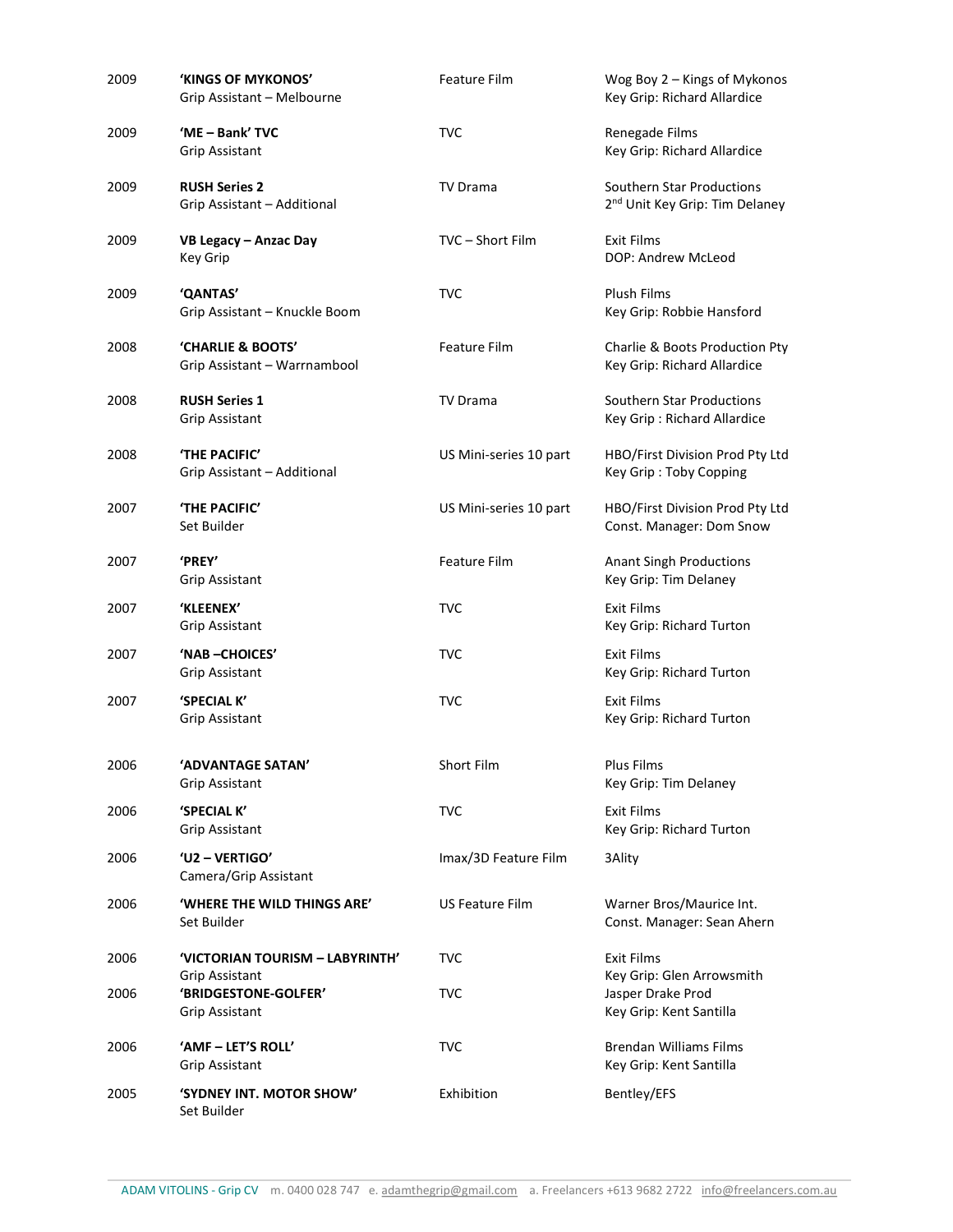| 2005 | 'IPRIMUS - FREE BROADBAND'<br>Grip Assistant            | TVC                    | Renegade Films<br>Key Grip: Greg Wallace                   |
|------|---------------------------------------------------------|------------------------|------------------------------------------------------------|
| 2005 | 'GHOST RIDER'<br>Grip Assistant - Additional Days       | <b>US Feature Film</b> | Sony Pictures<br>Key Grip: Warren Grief                    |
| 2005 | 'LAST MAN STANDING'<br>Grip Assistant - Additional Days | TV Series - Drama      | Channel 7<br>Key Grip: Craig Dusting                       |
| 2005 | 'GHOST RIDER'<br>Set Builder                            | <b>US Feature Film</b> | Sony Pictures<br>Const. Manager: Jamie Gardiner            |
| 2004 | 'CHARLOTTE'S WEB'<br>Set Builder                        | <b>US Feature Film</b> | <b>Paramount Pictures</b><br>Const. Manager: Jeremy Sparks |
| 2004 | 'WICKED SCIENCE' Series 2<br>Set Builder                | TV Series - Childrens  | Jonathan M Shiff Productions                               |
| 2004 | 'DR PEPPER'<br>Grip Assistant                           | <b>TVC</b>             | <b>Baby Lemonade</b><br>Key Grip: Glen Arrowsmith          |
| 2004 | 'VIC GOV - GO FOR YOUR LIFE'<br>Grip Assistant          | <b>TVC</b>             | <b>Exit Films</b><br>Key Grip: Robbie Hansford             |
| 2004 | 'CHUPA CHUPS - CREMOSA'<br>Grip Assistant               | <b>TVC</b>             | Key Grip: Tim Delaney                                      |
| 2004 | 'COTTON TAMPONS'<br>Grip/Lighting Assistant             | $TVC - Test$           | Grip/Gaffer: Greig Fraser                                  |
| 2004 | 'REAL ESTATE.COM'<br>Grip Assistant                     | <b>TVC</b>             | Key Grip: Tim Delaney                                      |
| 2004 | 'MYER GRACE BROS'<br>Grip Assistant                     | <b>TVC</b>             | <b>Exit Films</b><br>Key Grip: Tim Delaney                 |
| 2003 | <b>'FUEL'</b><br>Grip Assistant                         | Short Film POV Contest | <b>Cherub Pictures</b><br>Key Grip: Adam Kuiper            |
| 2003 | 'KIRIN FIRE'<br>Grip Assistant                          | <b>TVC</b>             | Ozpan<br>Key Grip: Glen Arrowsmith                         |
| 2003 | 'NESTLE' WICKED'<br><b>Grip Assistant</b>               | <b>TVC</b>             | <b>Exit Films</b><br>Key Grip: David Cross                 |
| 2003 | 'PLAYSTATION 2 JAKS2'<br>Grip Assistant                 | <b>TVC</b>             | Radical Media<br>Key Grip: Jason Weekes                    |
| 2003 | 'MAGIQUE'<br>Grip Assistant                             | <b>TVC</b>             | Radical Media<br>Key Grip: Adam Kuiper                     |
| 2003 | <b>'SOMERSAULT'</b><br>Crane Technician                 | <b>Feature Film</b>    | <b>Red Carpet</b><br>Key Grip: Jason Trew                  |
| 2003 | 'GMC Power Tools Amateur Pro'<br><b>Hand Talent</b>     | <b>TVC</b>             | <b>Exit Films</b>                                          |
| 2002 | 'CRACKER BAG'<br>Art Department Assistant               | Short Film             | <b>Exit Films</b><br>Prod Designer: Jo Ford                |
| 2002 | 'MAGGI SNACKSTOP' Campaign<br>Art Department Assistant  | <b>TVC</b>             | EXti Films<br>Prod Designer: Jo Ford                       |
| 2002 | 'MAGIC DIRT – CITY TRASH'                               | Music Clip             | <b>Exit Films</b><br>Prod Designer: Jo Ford                |
| 2002 | 'TISM – FAMOUS AT FOURTEEN'<br>Camera Assistant         | Music Clip             | <b>Exit Films</b><br>DOP: Greig Fraser                     |